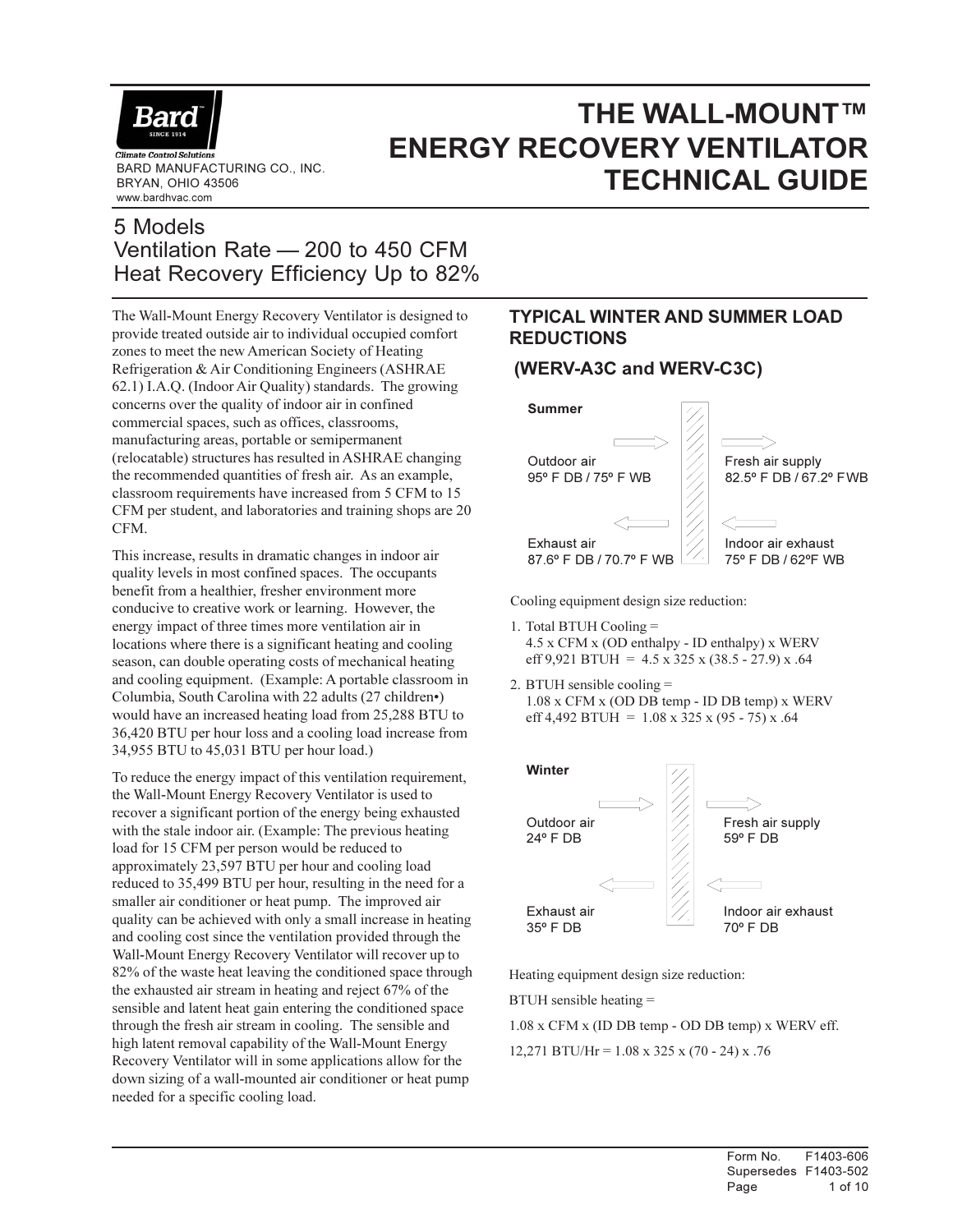The Wall-Mount Energy Recovery Ventilator will meet the fresh air requirements for any space requiring ventilation rates of 200 to 450 CFM.

The Wall-Mount Energy Recovery Ventilator pulls exhaust air from the conditioned space such as a classroom, office or manufacturing area. Preconditioned outdoor fresh air is then provided directly to the conventional wall-mount air conditioner or heat pump system reducing much of the latent and sensible load on the cooling or heating unit. This preconditioning significantly reduces the cooling and heating operating cost of the HVAC equipment and provides significantly improved humidity control, thus delivering an adequate amount of fresh air to provide significantly improved indoor air quality. It can operate independently of the heating or cooling equipment. See Figure 1 (at the right).

The Wall-Mount Energy Recovery Ventilator is designed as a single package unit, which can be ordered factory installed in a Bard WA or WH Wall-mount unit or it can be ordered separately and field installed in the new series Bard Wall-mount units on site. The package consists of a unique rotary Energy Recovery Cassette that can be easily removed for cleaning and maintenance. It has two heat transfer wheels (except WERV-A2B has one heat transfer wheel) for efficient heat transfer. The heat transfer wheels used are a permanently bonded dry desiccant coating for total heat recovery. Ventilation is accomplished with 2 blower/motor assemblies each consisting of a drive motor and dual blowers for maximum ventilation at low sound levels. Air is exhausted at the same rate that fresh air is brought into the structure thereby not pressuring the building. See Figures 2 and 3. Intake and exhaust airflow rates are independently adjustable (except WERV-A2B) to meet specific building pressurization requirements.

#### FIGURE 2 ENERGY RECOVERY CASSETTE



MIS-1591

#### FIGURE 1 AIR FLOW WITH ENERGY RECOVERY VENTILATOR



FIGURE 3 TYPICAL WALL-MOUNT WITH WERV INSTALLED

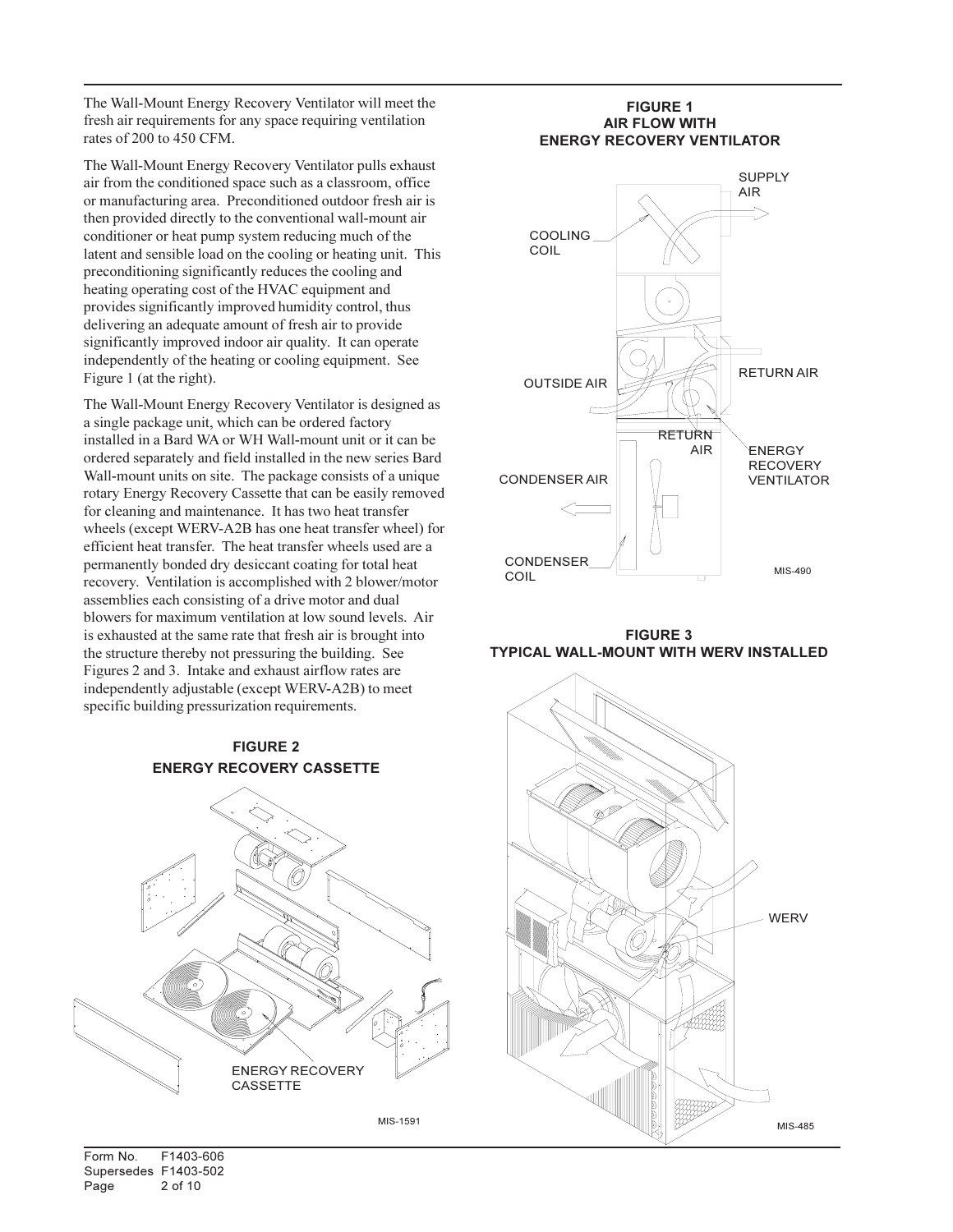## WERV-A2B ENERGY RECOVERY PERFORMANCE & APPLICATION DATA

#### SUMMER COOLING PERFORMANCE (Indoor Design Conditions 75° DB / 62° WB)

| VENTILATION RATE - 250 CFM<br>Ambient<br>O.D.<br><b>62% EFFICIENCY</b> |    |            |             |            |            |             | <b>VENTILATION RATE - 225 CFM</b><br><b>63% EFFICIENCY</b> |            |             |            |            |            | <b>VENTILATION RATE - 200 CFM</b><br><b>64% EFFICIENCY</b> |            |            |            |            |            |            |
|------------------------------------------------------------------------|----|------------|-------------|------------|------------|-------------|------------------------------------------------------------|------------|-------------|------------|------------|------------|------------------------------------------------------------|------------|------------|------------|------------|------------|------------|
| DB/<br><b>WB</b>                                                       | F  | <b>VLT</b> | <b>VLS</b>  | <b>VLL</b> | <b>HRT</b> | <b>HRS</b>  | <b>HRL</b>                                                 | <b>VLT</b> | <b>VLS</b>  | <b>VLL</b> | <b>HRT</b> | <b>HRS</b> | <b>HRL</b>                                                 | <b>VLT</b> | <b>VLS</b> | <b>VLL</b> | <b>HRT</b> | <b>HRS</b> | <b>HRL</b> |
| 105                                                                    | 75 | 11925      | 8100        | 1325       | 7394       | 5022        | 822                                                        | 10727      | 7287        | 3441       | 6758       | 4591       | 2168                                                       | 9540       | 6480       | 3060       | 6010       | 4082       | 1928       |
|                                                                        | 70 | 8100       | 8100        | 0          | 5022       | 5022        | $\Omega$                                                   | 7287       | 7287        | $\Omega$   | 4591       | 4591       | $\Omega$                                                   | 6480       | 6480       | $\Omega$   | 1082       | 4082       | $\Omega$   |
|                                                                        | 65 | 8100       | 8100        | 0          | 5022       | 5022        | 0                                                          | 7287       | 7287        | $\Omega$   | 4591       | 4591       | $\Omega$                                                   | 6480       | 6480       | $\Omega$   | 4082       | 4082       | 0          |
| 100                                                                    | 80 | 17550      | 6750        | 10800      | 10881      | 4185        | 6696                                                       | 15788      | 6072        | 9716       | 9946       | 3826       | 6121                                                       | 14040      | 5400       | 8640       | 8845       | 3402       | 5443       |
|                                                                        | 75 | 11925      | 6750        | 5175       | 7394       | 4185        | 3209                                                       | 10727      | 6072        | 4655       | 6758       | 3826       | 2933                                                       | 9540       | 5400       | 4140       | 6010       | 3402       | 2608       |
|                                                                        | 70 | 6863       | 6750        | 113        | 4255       | 4185        | 70                                                         | 6173       | 6072        | 101        | 3889       | 3826       | 64                                                         | 5490       | 5400       | 90         | 3458       | 3402       | 56         |
|                                                                        | 65 | 6750       | 6750        | 0          | 4185       | 4185        | $\Omega$                                                   | 6072       | 6072        | $\Omega$   | 3826       | 3826       | $\Omega$                                                   | 5400       | 5400       | $\Omega$   | 3402       | 3402       | $\Omega$   |
|                                                                        | 60 | 6750       | 6750        | 0          | 4185       | 4185        | O                                                          | 6072       | 6072        | 0          | 3826       | 3826       | $\Omega$                                                   | 5400       | 5400       | 0          | 3402       | 3402       | $\Omega$   |
| 95                                                                     | 80 | 17550      | 5400        | 12150      | 10881      | 3348        | 7533                                                       | 15788      | 4858        | 10930      | 9946       | 3060       | 6886                                                       | 14040      | 4320       | 9720       | 8845       | 2722       | 6124       |
|                                                                        | 75 | 11925      | 5400        | 6525       | 7394       | 3348        | 4046                                                       | 10727      | 4858        | 5870       | 6758       | 3060       | 3698                                                       | 9540       | 4320       | 5220       | 6010       | 2722       | 3289       |
|                                                                        | 70 | 6863       | 5400        | 1463       | 4255       | 3348        | 907                                                        | 6173       | 4858        | 1315       | 3889       | 3060       | 829                                                        | 5490       | 4320       | 1170       | 3458       | 2722       | 737        |
|                                                                        | 65 | 5400       | 5400        | 0          | 3348       | 3348        | $\Omega$                                                   | 4858       | 4858        | $\Omega$   | 3060       | 3060       | 0                                                          | 4320       | 4320       | 0          | 2722       | 2722       | 0          |
|                                                                        | 60 | 5400       | 5400        | 0          | 3348       | 3348        | 0                                                          | 4858       | 4858        | ი          | 3060       | 3060       | $\Omega$                                                   | 4320       | 4320       | 0          | 2722       | 2722       | 0          |
| 90                                                                     | 80 | 17550      | 4050        | 13500      | 10881      | 2511        | 8370                                                       | 15788      | 3643        | 12145      | 9946       | 2295       | 7651                                                       | 14040      | 3240       | 10800      | 8845       | 2041       | 6804       |
|                                                                        | 75 | 11925      | 4050        | 7875       | 7394       | 2511        | 4883                                                       | 10727      | 3643        | 7084       | 6758       | 2295       | 4463                                                       | 9540       | 3240       | 6300       | 6010       | 2041       | 3969       |
|                                                                        | 70 | 6863       | 4050        | 2813       | 4255       | 2511        | 1744                                                       | 6173       | 3643        | 2530       | 3889       | 2295       | 1594                                                       | 5490       | 3240       | 2250       | 3458       | 2041       | 1417       |
|                                                                        | 65 | 4050       | 4050        | 0          | 2511       | 2511        | $\Omega$                                                   | 3643       | 3643        | O          | 2295       | 2295       | $\Omega$                                                   | 3240       | 3240       | 0          | 2041       | 2041       | $\Omega$   |
|                                                                        | 60 | 4050       | 4050        | 0          | 2511       | 2511        | 0                                                          | 3643       | 3643        | 0          | 2295       | 2295       | $\Omega$                                                   | 3240       | 3240       | 0          | 2041       | 2041       | $\Omega$   |
| 85                                                                     | 80 | 17550      | 2700        | 14850      | 10881      | 1674        | 9207                                                       | 15788      | 2429        | 13359      | 9946       | 1530       | 8416                                                       | 14040      | 2160       | 11880      | 8845       | 1361       | 7484       |
|                                                                        | 75 | 11925      | 2700        | 9225       | 7394       | 1674        | 5720                                                       | 10727      | 2429        | 8298       | 6758       | 1530       | 5228                                                       | 9540       | 2160       | 7380       | 6010       | 1361       | 4649       |
|                                                                        | 70 | 6683       | 2700        | 4163       | 4255       | 1674        | 2581                                                       | 6173       | 2429        | 3744       | 3889       | 1530       | 2359                                                       | 5490       | 2160       | 3330       | 3458       | 1361       | 2098       |
|                                                                        | 65 | 2700       | 2700        | 0          | 1674       | 1674        | 0                                                          | 2429       | 2429        | $\Omega$   | 1530       | 1530       | 0                                                          | 2160       | 2160       | 0          | 1361       | 1361       | 0          |
|                                                                        | 60 | 2700       | 2700        | $\Omega$   | 1674       | 1674        | 0                                                          | 2429       | 2429        | 0          | 1530       | 1530       | $\Omega$                                                   | 2160       | 2160       | $\Omega$   | 1361       | 1361       | 0          |
| 80                                                                     | 75 | 11925      | 1350        | 10575      | 7394       | 837         | 6557                                                       | 10727      | 1214        | 9513       | 6758       | 765        | 5993                                                       | 9540       | 1080       | 8460       | 6010       | 680        | 5330       |
|                                                                        | 70 | 6863       | 1350        | 5513       | 4255       | 837         | 3418                                                       | 6173       | 1214        | 4959       | 3889       | 765        | 3124                                                       | 5490       | 1080       | 4410       | 3458       | 680        | 2778       |
|                                                                        | 65 | 2363       | 1350        | 1013       | 1465       | 837         | 628                                                        | 2125       | 1214        | 911        | 1339       | 765        | 574                                                        | 1890       | 1080       | 810        | 1190       | 680        | 510        |
|                                                                        | 60 | 1350       | 1350        | 0          | 837        | 837         | $\Omega$                                                   | 1214       | 1214        | 0          | 765        | 765        | $\Omega$                                                   | 1080       | 1080       | $\Omega$   | 680        | 680        | $\Omega$   |
| 75                                                                     | 70 | 6863       | $\Omega$    | 6863       | 4255       | $\Omega$    | 4255                                                       | 6173       | $\mathbf 0$ | 6173       | 3889       | $\Omega$   | 3889                                                       | 5490       | $\Omega$   | 5490       | 3458       | $\Omega$   | 3458       |
|                                                                        | 65 | 2363       | $\Omega$    | 2363       | 1465       | $\Omega$    | 1465                                                       | 2125       | $\Omega$    | 2125       | 1339       | 0          | 1339                                                       | 1890       | 0          | 1890       | 1190       | 0          | 1190       |
|                                                                        | 60 | $\Omega$   | $\mathbf 0$ | 0          | $\Omega$   | $\mathbf 0$ | 0                                                          | 0          | $\mathbf 0$ | 0          | 0          | 0          | 0                                                          | 0          | 0          | 0          | 0          | 0          | 0          |

#### WINTER HEATING PERFORMANCE (Indoor Design Conditions 70°F DB)

| <b>Ambient</b> |            |                  |            | <b>VENTILATION RATE</b> |                  |            |  |
|----------------|------------|------------------|------------|-------------------------|------------------|------------|--|
| O.D.           |            | 250 CFM 74% EFF. |            | 225 CFM 75% EFF.        | 200 CFM 76% EFF. |            |  |
| DB F           | <b>WVL</b> | <b>WHR</b>       | <b>WVL</b> | <b>WHR</b>              | <b>WVL</b>       | <b>WHR</b> |  |
| 65             | 1350       | 999              | 1214       | 911                     | 1080             | 810        |  |
| 60             | 270        | 1998             | 2429       | 1822                    | 2160             | 1620       |  |
| 55             | 4050       | 2997             | 3643       | 2733                    | 3240             | 2430       |  |
| 50             | 5400       | 3996             | 4858       | 3643                    | 4320             | 3240       |  |
| 45             | 6750       | 4995             | 6072       | 4554                    | 5400             | 4050       |  |
| 40             | 8100       | 5994             | 7287       | 5465                    | 6480             | 4860       |  |
| 35             | 9450       | 6993             | 8501       | 6376                    | 7560             | 5670       |  |
| 30             | 10800      | 7992             | 9716       | 7287                    | 8640             | 6480       |  |
| 25             | 12150      | 8991             | 10930      | 8198                    | 9720             | 7290       |  |
| 20             | 13500      | 9990             | 12145      | 9108                    | 10800            | 8100       |  |
| 15             | 14850      | 10989            | 13359      | 10019                   | 11880            | 8910       |  |

### LEGEND

| VLT | Ventilation Load - Total |  |
|-----|--------------------------|--|
|-----|--------------------------|--|

- VLS Ventilation Load Sensible
- VLL Ventilation Load Latent
- HRT Heat Recovery Total
- HRS Heat Recovery Sensible
- HRL Heat Recovery Latent
- WVL Winter Ventilation Load
- WHR Winter Heat Recovery

Note: Sensible performance only is shown for winter application.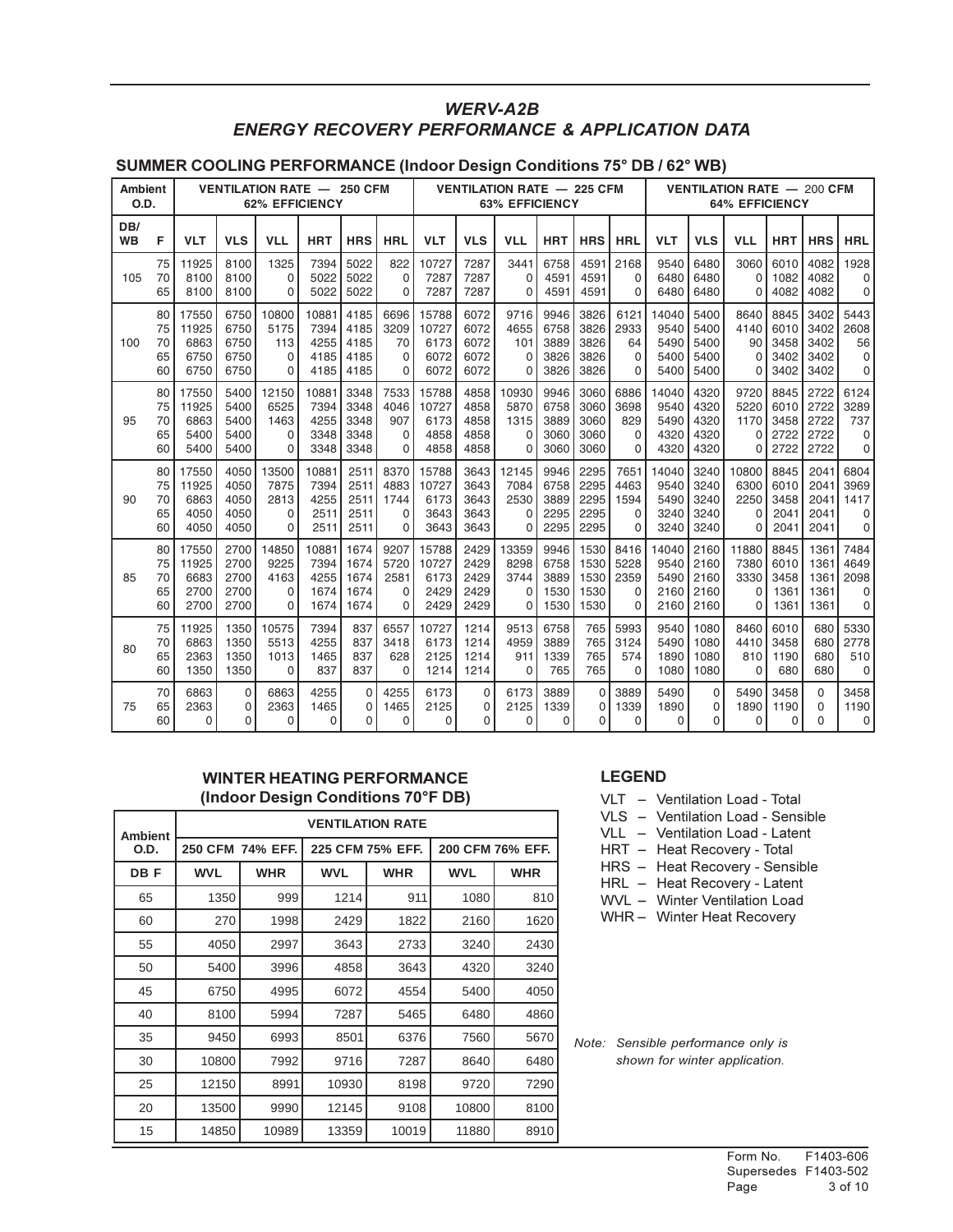## WERV-A3C and WERV-C3C ENERGY RECOVERY PERFORMANCE & APPLICATION DATA

#### SUMMER COOLING PERFORMANCE (Indoor Design Conditions 75° DB / 62° WB)

| Ambient<br>O.D.  |    | <b>VENTILATION RATE</b><br><b>400 CFM</b><br><b>63% EFFICIENCY</b> |            |             |            | <b>VENTILATION RATE</b><br><b>325 CFM</b><br><b>64% EFFICIENCY</b> |             |            |             | <b>VENTILATION RATE</b><br>250 CFM<br><b>65% EFFICIENCY</b> |            |            |            |            |            |             |            |            |          |
|------------------|----|--------------------------------------------------------------------|------------|-------------|------------|--------------------------------------------------------------------|-------------|------------|-------------|-------------------------------------------------------------|------------|------------|------------|------------|------------|-------------|------------|------------|----------|
| DB/<br><b>WB</b> | F  | <b>VLT</b>                                                         | <b>VLS</b> | <b>VLL</b>  | <b>HRT</b> | <b>HRS</b>                                                         | <b>HRL</b>  | <b>VLT</b> | <b>VLS</b>  | <b>VLL</b>                                                  | <b>HRT</b> | <b>HRS</b> | <b>HRL</b> | <b>VLT</b> | <b>VLS</b> | <b>VLL</b>  | <b>HRT</b> | <b>HRS</b> | HRL      |
| 105              | 75 | 19080                                                              | 12960      | 6120        | 23030      | 8164                                                               | 3855        | 15502      | 10530       | 4972                                                        | 9921       | 6739       | 3182       | 11925      | 8100       | 3825        | 7751       | 5265       | 2486     |
|                  | 70 | 12960                                                              | 12960      | 0           | 8164       | 8164                                                               | $\Omega$    | 10530      | 10530       | $\Omega$                                                    | 6739       | 6739       | $\Omega$   | 8100       | 8100       | $\Omega$    | 5265       | 5265       | $\Omega$ |
|                  | 65 | 12960                                                              | 12960      | $\Omega$    | 8164       | 8164                                                               | $\Omega$    | 10530      | 10530       | $\Omega$                                                    | 6739       | 6739       | $\Omega$   | 8100       | 8100       | $\Omega$    | 5265       | 5265       | $\Omega$ |
| 100              | 80 | 28080                                                              | 10800      | 17280       | 17690      | 6804                                                               | 10886       | 22815      | 8775        | 14040                                                       | 14601      | 5616       | 8985       | 17550      | 6750       | 10800       | 11407      | 4387       | 7019     |
|                  | 75 | 19080                                                              | 10800      | 8280        | 12020      | 6804                                                               | 5216        | 15502      | 8775        | 6727                                                        | 9921       | 5616       | 4305       | 11925      | 6750       | 5175        | 7751       | 4387       | 3363     |
|                  | 70 | 10980                                                              | 10800      | 180         | 6917       | 6804                                                               | 113         | 8921       | 8775        | 146                                                         | 5709       | 5616       | 93         | 6862       | 6750       | 112         | 4460       | 4387       | 73       |
|                  | 65 | 10800                                                              | 10800      | $\Omega$    | 6804       | 6804                                                               | $\Omega$    | 8775       | 8775        | $\Omega$                                                    | 5616       | 5616       | $\Omega$   | 6750       | 6750       | $\Omega$    | 4387       | 4387       | $\Omega$ |
|                  | 60 | 10800                                                              | 10800      | $\Omega$    | 6804       | 6804                                                               | $\Omega$    | 8775       | 8775        | $\Omega$                                                    | 5616       | 5616       | $\Omega$   | 6750       | 6750       | $\Omega$    | 4387       | 4387       | $\Omega$ |
| 95               | 80 | 28080                                                              | 8640       | 19440       | 17690      | 5443                                                               | 12247       | 22815      | 7020        | 15795                                                       | 14601      | 4492       | 10108      | 17550      | 5400       | 12150       | 11407      | 3510       | 7897     |
|                  | 75 | 19080                                                              | 8640       | 10440       | 12020      | 5443                                                               | 6577        | 15502      | 7020        | 8482                                                        | 9921       | 4492       | 5428       | 11925      | 5400       | 6525        | 7751       | 3510       | 4241     |
|                  | 70 | 10980                                                              | 8640       | 2340        | 6917       | 5443                                                               | 1474        | 8921       | 7020        | 1901                                                        | 5709       | 4492       | 1216       | 6862       | 5400       | 1462        | 4460       | 3510       | 950      |
|                  | 65 | 8640                                                               | 8640       | $\Omega$    | 5443       | 5443                                                               | $\Omega$    | 7020       | 7020        | $\Omega$                                                    | 4492       | 4492       | $\Omega$   | 5400       | 5400       | $\Omega$    | 3510       | 3510       | $\Omega$ |
|                  | 60 | 8640                                                               | 8640       | $\Omega$    | 5443       | 5443                                                               | $\Omega$    | 7020       | 7020        | $\Omega$                                                    | 4492       | 4492       | 0          | 5400       | 5400       | $\Omega$    | 3510       | 3510       | $\Omega$ |
| 90               | 80 | 28080                                                              | 6480       | 21600       | 17690      | 4082                                                               | 13608       | 22815      | 5265        | 17550                                                       | 14601      | 3369       | 11232      | 17550      | 4050       | 13500       | 11407      | 2632       | 8774     |
|                  | 75 | 19080                                                              | 6480       | 12600       | 12020      | 4082                                                               | 7938        | 15502      | 5265        | 10237                                                       | 9921       | 3369       | 6552       | 11925      | 4050       | 7875        | 7751       | 2632       | 5118     |
|                  | 70 | 10980                                                              | 6480       | 4500        | 6917       | 4082                                                               | 2835        | 8921       | 5265        | 3656                                                        | 5709       | 3369       | 2340       | 6862       | 4050       | 2812        | 4460       | 2632       | 1828     |
|                  | 65 | 6480                                                               | 6480       | $\Omega$    | 4082       | 4082                                                               | $\Omega$    | 5265       | 5265        | $\Omega$                                                    | 3369       | 3369       | $\Omega$   | 4050       | 4050       | $\Omega$    | 2632       | 2632       | $\Omega$ |
|                  | 60 | 6480                                                               | 6480       | $\Omega$    | 4082       | 4082                                                               | $\Omega$    | 5265       | 5265        | $\Omega$                                                    | 3369       | 3369       | $\Omega$   | 4050       | 4050       | $\Omega$    | 2632       | 2632       | $\Omega$ |
| 85               | 80 | 28080                                                              | 4320       | 23760       | 17690      | 2721                                                               | 14968       | 22815      | 3510        | 19305                                                       | 14601      | 2246       | 12335      | 17550      | 2700       | 14850       | 11407      | 1755       | 9652     |
|                  | 75 | 19080                                                              | 4320       | 14760       | 1202       | 2721                                                               | 9298        | 15502      | 3510        | 11992                                                       | 9921       | 2246       | 7675       | 11925      | 2700       | 9225        | 7751       | 1755       | 5996     |
|                  | 70 | 10980                                                              | 4320       | 6660        | 6917       | 2721                                                               | 4195        | 8921       | 3510        | 5411                                                        | 5709       | 2246       | 3463       | 6862       | 2700       | 4162        | 4460       | 1755       | 2705     |
|                  | 65 | 4320                                                               | 4320       | $\Omega$    | 272'       | 2721                                                               | $\Omega$    | 3510       | 3510        | $\Omega$                                                    | 2246       | 2246       | $\Omega$   | 2700       | 2700       | $\Omega$    | 1755       | 1755       | $\Omega$ |
|                  | 60 | 4320                                                               | 4320       | $\Omega$    | 2721       | 2721                                                               | $\Omega$    | 3510       | 3510        | $\Omega$                                                    | 2246       | 2246       | $\Omega$   | 2700       | 2700       | $\Omega$    | 1755       | 1755       | $\Omega$ |
| 80               | 75 | 19080                                                              | 2160       | 16920       | 12020      | 1360                                                               | 10659       | 15502      | 1755        | 13747                                                       | 9921       | 1123       | 8798       | 11925      | 1350       | 10575       | 7751       | 877        | 6873     |
|                  | 70 | 10980                                                              | 2160       | 8820        | 6917       | 1360                                                               | 5556        | 8921       | 1755        | 7166                                                        | 5709       | 1123       | 4586       | 6862       | 1350       | 5512        | 4460       | 877        | 3583     |
|                  | 65 | 3780                                                               | 2160       | 1620        | 2381       | 1360                                                               | 1020        | 3071       | 1755        | 1316                                                        | 1965       | 1123       | 842        | 2362       | 1350       | 1012        | 1535       | 877        | 658      |
|                  | 60 | 2160                                                               | 2160       | $\Omega$    | 1360       | 1360                                                               | $\mathbf 0$ | 1755       | 1755        | $\Omega$                                                    | 1123       | 1123       | $\Omega$   | 1350       | 1350       | $\Omega$    | 877        | 877        | $\Omega$ |
| 75               | 70 | 10980                                                              | $\Omega$   | 10980       | 6917       | $\mathbf 0$                                                        | 6917        | 8921       | $\mathbf 0$ | 8921                                                        | 5709       | $\Omega$   | 5709       | 6862       | $\Omega$   | 6862        | 4460       | $\Omega$   | 4460     |
|                  | 65 | 3780                                                               | $\Omega$   | 3780        | 2381       | $\mathbf 0$                                                        | 2381        | 3071       | 0           | 3071                                                        | 1965       | $\Omega$   | 1965       | 2362       | $\Omega$   | 2362        | 1535       | $\Omega$   | 1535     |
|                  | 60 | $\Omega$                                                           | $\Omega$   | $\mathbf 0$ | 0          | 0                                                                  | $\Omega$    | 0          | 0           | $\Omega$                                                    | $\Omega$   | 0          | 0          | 0          | 0          | $\mathbf 0$ | 0          | 0          | 0        |

#### WINTER HEATING PERFORMANCE (Indoor Design Conditions 70°F DB)

| <b>Ambient</b> |            |                  |            | <b>VENTILATION RATE</b> |            |                  |
|----------------|------------|------------------|------------|-------------------------|------------|------------------|
| O.D.           |            | 400 CFM 75% EFF. |            | 325 CFM 76% EFF.        |            | 250 CFM 77% EFF. |
| DB F           | <b>WVL</b> | <b>WHR</b>       | <b>WVL</b> | <b>WHR</b>              | <b>WVL</b> | <b>WHR</b>       |
| 65             | 2160       | 1620             | 1755       | 1333                    | 1350       | 1039             |
| 60             | 4320       | 3240             | 3510       | 2667                    | 2700       | 2079             |
| 55             | 6480       | 4860             | 5265       | 4001                    | 4050       | 3118             |
| 50             | 8640       | 6480             | 7020       | 5335                    | 5400       | 4158             |
| 45             | 10800      | 8100             | 8775       | 6669                    | 6750       | 5197             |
| 40             | 12960      | 9720             | 10530      | 8002                    | 8100       | 6237             |
| 35             | 15120      | 411340           | 12285      | 9336                    | 9450       | 7276             |
| 30             | 17280      | 12960            | 14040      | 10670                   | 1080       | 8316             |
| 25             | 19440      | 14580            | 15795      | 12004                   | 12150      | 9355             |
| 20             | 21600      | 16200            | 17550      | 13338                   | 13500      | 10395            |
| 15             | 23760      | 17820            | 19305      | 14671                   | 14850      | 11434            |

## LEGEND

- VLT Ventilation Load Total
- VLS Ventilation Load Sensible
- VLL Ventilation Load Latent
- HRT Heat Recovery Total
- HRS Heat Recovery Sensible
- HRL Heat Recovery Latent
- WVL Winter Ventilation Load
- WHR Winter Heat Recovery

Note: Sensible performance only is shown for winter application.

Form No. F1403-606 Supersedes F1403-502 Page 4 of 10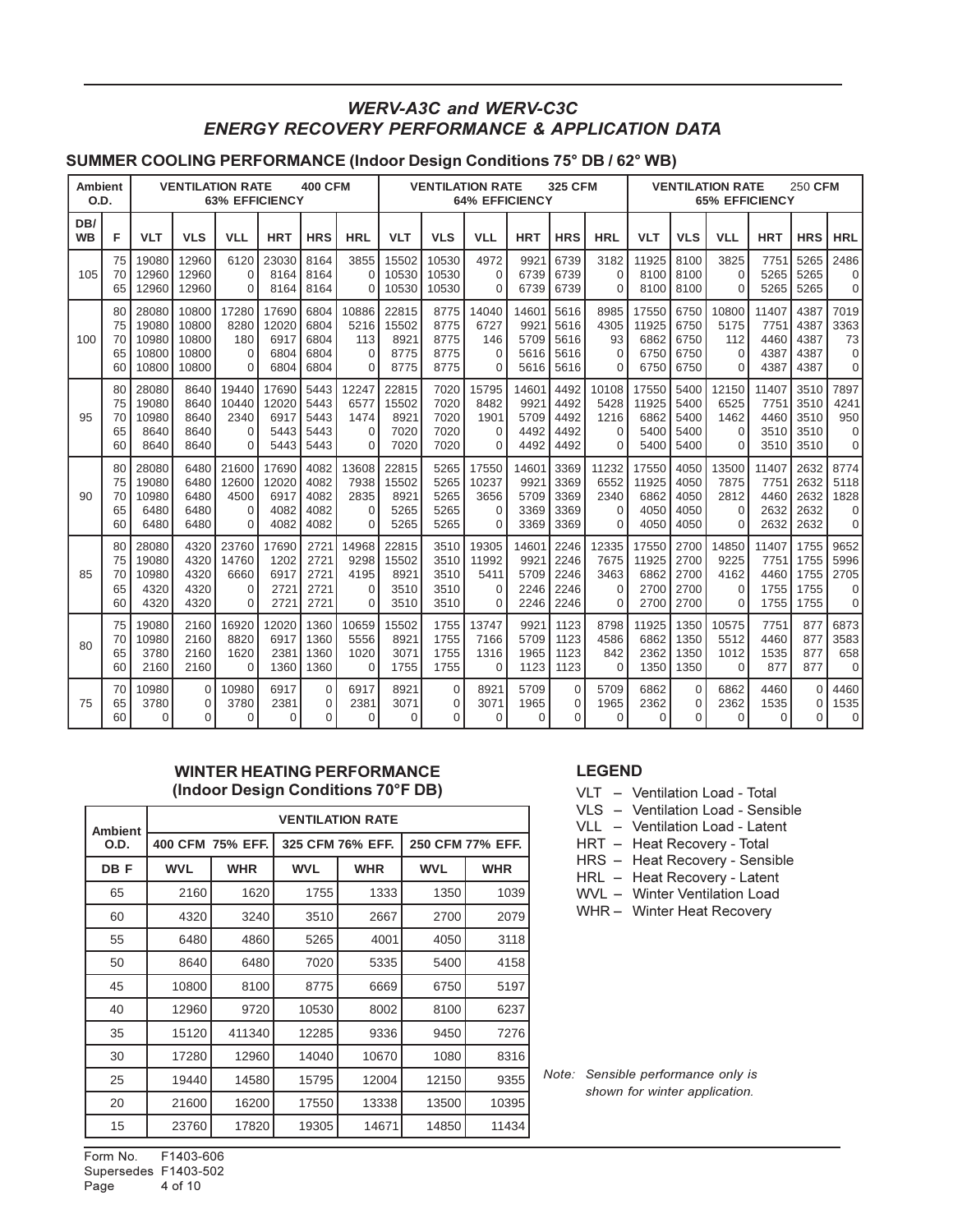## WERV-A5C and WERV-C5C ENERGY RECOVERY PERFORMANCE & APPLICATION DATA

### SUMMER COOLING PERFORMANCE (Indoor Design Conditions 75° DB / 62° WB)

| Ambient<br>O.D.  |    |            |            |            | <b>VENTILATION RATE - 450 CFM</b><br><b>65% EFFICIENCY</b> |            |            | <b>VENTILATION RATE - 375 CFM</b><br><b>66% EFFICIENCY</b> |            |            |            |            | <b>VENTILATION RATE - 300 CFM</b><br><b>67% EFFICIENCY</b> |       |            |            |            |            |            |
|------------------|----|------------|------------|------------|------------------------------------------------------------|------------|------------|------------------------------------------------------------|------------|------------|------------|------------|------------------------------------------------------------|-------|------------|------------|------------|------------|------------|
| DB/<br><b>WB</b> | F  | <b>VLT</b> | <b>VLS</b> | <b>VLL</b> | <b>HRT</b>                                                 | <b>HRS</b> | <b>HRL</b> | VLT                                                        | <b>VLS</b> | <b>VLL</b> | <b>HRT</b> | <b>HRS</b> | <b>HRL</b>                                                 | VLT   | <b>VLS</b> | <b>VLL</b> | <b>HRT</b> | <b>HRS</b> | <b>HRL</b> |
| 105              | 75 | 21465      | 14580      | 6884       | 13952                                                      | 9477       | 4475       | 17887                                                      | 12150      | 5737       | 11805      | 8018       | 3786                                                       | 14310 | 9720       | 4590       | 9587       | 6512       | 3075       |
|                  | 70 | 14580      | 14580      | $\Omega$   | 9477                                                       | 9477       | 0          | 12150                                                      | 12150      | $\Omega$   | 8018       | 8018       | $\Omega$                                                   | 9720  | 9720       | $\Omega$   | 6512       | 6512       | 0          |
|                  | 65 | 14580      | 14580      | $\Omega$   | 9477                                                       | 9477       | 0          | 12150                                                      | 12150      | 0          | 8018       | 8018       | 0                                                          | 9720  | 9720       | $\Omega$   | 6512       | 6512       | 0          |
| 100              | 80 | 31590      | 12150      | 19440      | 20533                                                      | 7897       | 12635      | 26325                                                      | 10125      | 16200      | 17374      | 6682       | 10692                                                      | 21060 | 8100       | 12960      | 14110      | 5427       | 8683       |
|                  | 75 | 21465      | 12150      | 9314       | 13952                                                      | 7897       | 6054       | 17887                                                      | 10125      | 7762       | 11805      | 6682       | 5123                                                       | 14310 | 8100       | 6210       | 9587       | 5427       | 4160       |
|                  | 70 | 12352      | 12150      | 202        | 8029                                                       | 7897       | 131        | 10293                                                      | 10125      | 168        | 6793       | 6682       | 111                                                        | 8235  | 8100       | 135        | 5517       | 5427       | 90         |
|                  | 65 | 12150      | 12150      | $\Omega$   | 7897                                                       | 7897       | $\Omega$   | 10125                                                      | 10125      | $\Omega$   | 6682       | 6682       | $\Omega$                                                   | 8100  | 8100       | $\Omega$   | 5427       | 5427       | $\Omega$   |
|                  | 60 | 12150      | 12150      | $\Omega$   | 7897                                                       | 7897       | 0          | 10125                                                      | 10125      | $\Omega$   | 6682       | 6682       | 0                                                          | 8100  | 8100       | $\Omega$   | 5427       | 5427       | $\Omega$   |
| 95               | 80 | 31590      | 9720       | 21870      | 20533                                                      | 6318       | 14215      | 26325                                                      | 8100       | 18225      | 17374      | 5345       | 12028                                                      | 21060 | 6480       | 14580      | 14110      | 4341       | 9768       |
|                  | 75 | 21465      | 9720       | 11744      | 13952                                                      | 6318       | 7634       | 17887                                                      | 8100       | 9787       | 11805      | 5345       | 6459                                                       | 14310 | 6480       | 7830       | 9587       | 4341       | 5246       |
|                  | 70 | 12352      | 9720       | 2632       | 8029                                                       | 6318       | 1711       | 10293                                                      | 8100       | 2193       | 6793       | 5345       | 1447                                                       | 8235  | 6480       | 1755       | 5517       | 4341       | 1175       |
|                  | 65 | 9720       | 9720       | $\Omega$   | 6318                                                       | 6318       | 0          | 8100                                                       | 8100       | $\Omega$   | 5345       | 5345       | $\Omega$                                                   | 6480  | 6480       | $\Omega$   | 4341       | 4341       | 0          |
|                  | 60 | 9720       | 9720       | $\Omega$   | 6318                                                       | 6318       | 0          | 8100                                                       | 8100       | $\Omega$   | 5345       | 5345       | 0                                                          | 6480  | 6480       | 0          | 4341       | 4341       | 0          |
| 90               | 80 | 31590      | 7290       | 24300      | 20533                                                      | 4738       | 15794      | 26325                                                      | 6075       | 20250      | 17374      | 4009       | 13365                                                      | 21060 | 4860       | 16200      | 1400       | 3256       | 10854      |
|                  | 75 | 21465      | 7290       | 14175      | 13952                                                      | 4738       | 9213       | 17887                                                      | 6075       | 11812      | 11805      | 4009       | 7796                                                       | 14310 | 4860       | 9450       | 9587       | 3256       | 6331       |
|                  | 70 | 12352      | 7290       | 5062       | 8029                                                       | 4738       | 3290       | 10293                                                      | 6075       | 4218       | 6793       | 4009       | 2784                                                       | 8235  | 4860       | 3375       | 5517       | 3256       | 2261       |
|                  | 65 | 7290       | 7290       | $\Omega$   | 4738                                                       | 4738       | 0          | 6075                                                       | 6075       | $\Omega$   | 4009       | 4009       | $\Omega$                                                   | 4860  | 4860       | $\Omega$   | 3256       | 3256       | 0          |
|                  | 60 | 7290       | 7290       | $\Omega$   | 4738                                                       | 4738       | $\Omega$   | 6075                                                       | 6075       | 0          | 4009       | 4009       | $\Omega$                                                   | 4860  | 4860       | 0          | 3256       | 3256       | $\Omega$   |
| 85               | 80 | 31590      | 4860       | 26730      | 20533                                                      | 3159       | 17374      | 26325                                                      | 4050       | 22275      | 17374      | 2672       | 14701                                                      | 21060 | 3240       | 17820      | 14110      | 2170       | 11939      |
|                  | 75 | 21465      | 4860       | 16605      | 13952                                                      | 3159       | 10793      | 17887                                                      | 4050       | 13837      | 11805      | 2672       | 9132                                                       | 14310 | 3240       | 11070      | 9587       | 2170       | 7416       |
|                  | 70 | 12352      | 4860       | 7492       | 8029                                                       | 3159       | 4870       | 10293                                                      | 4050       | 6243       | 6793       | 2672       | 4120                                                       | 8235  | 3240       | 4995       | 5517       | 2170       | 3346       |
|                  | 65 | 4860       | 4860       | 0          | 3159                                                       | 3159       | 0          | 4050                                                       | 4050       | 0          | 2672       | 2672       | 0                                                          | 3240  | 3240       | 0          | 2170       | 2170       | 0          |
|                  | 60 | 4860       | 4860       | $\Omega$   | 3159                                                       | 3159       | $\Omega$   | 4050                                                       | 4050       | $\Omega$   | 2672       | 2672       | $\Omega$                                                   | 3240  | 3240       | $\Omega$   | 2170       | 2170       | 0          |
| 80               | 75 | 21465      | 2430       | 19035      | 13952                                                      | 1579       | 12372      | 17887                                                      | 2025       | 15862      | 11805      | 1336       | 10469                                                      | 14310 | 1620       | 12690      | 9587       | 1085       | 8502       |
|                  | 70 | 12352      | 2430       | 9922       | 8029                                                       | 1579       | 6449       | 10293                                                      | 2025       | 8268       | 6793       | 1336       | 5457                                                       | 8235  | 1620       | 6615       | 5517       | 1085       | 4432       |
|                  | 65 | 4252       | 2430       | 1822       | 2764                                                       | 1579       | 1184       | 3543                                                       | 2025       | 1518       | 2338       | 1336       | 1002                                                       | 2835  | 1620       | 1215       | 1899       | 1085       | 814        |
|                  | 60 | 2430       | 2430       | $\Omega$   | 1579                                                       | 1579       | $\Omega$   | 2025                                                       | 2025       | $\Omega$   | 1336       | 1336       | $\Omega$                                                   | 1620  | 1620       | $\Omega$   | 1085       | 1085       | $\Omega$   |
| 75               | 70 | 12352      | $\Omega$   | 12352      | 8029                                                       | $\Omega$   | 8029       | 10293                                                      | $\Omega$   | 10293      | 6793       | $\Omega$   | 6793                                                       | 8235  | $\Omega$   | 8235       | 5517       | $\Omega$   | 5517       |
|                  | 65 | 4252       | 0          | 4252       | 2764                                                       | $\Omega$   | 2764       | 3543                                                       | 0          | 3543       | 2338       | $\Omega$   | 2338                                                       | 2835  | $\Omega$   | 2835       | 1899       | $\Omega$   | 1899       |
|                  | 60 | $\Omega$   | $\Omega$   | $\Omega$   | 0                                                          | $\Omega$   | 0          | 0                                                          | 0          | $\Omega$   | $\Omega$   | $\Omega$   | $\Omega$                                                   | 0     | $\Omega$   | $\Omega$   | $\Omega$   | $\Omega$   | 0          |

#### WINTER HEATING PERFORMANCE (Indoor Design Conditions 70°F DB)

| <b>Ambient</b> |            |                  |            | <b>VENTILATION RATE</b> |                  |            |  |
|----------------|------------|------------------|------------|-------------------------|------------------|------------|--|
| O.D.           |            | 450 CFM 80% EFF. |            | 375 CFM 81% EFF.        | 300 CFM 82% EFF. |            |  |
| DB F           | <b>WVL</b> | <b>WHR</b>       | <b>WVL</b> | <b>WHR</b>              | <b>WVL</b>       | <b>WHR</b> |  |
| 65             | 2430       | 1944             | 2025       | 1640                    | 1620             | 1328       |  |
| 60             | 4860       | 3888             | 4050       | 3280                    | 3240             | 2656       |  |
| 55             | 7290       | 5832             | 6075       | 4920                    | 4860             | 3985       |  |
| 50             | 9720       | 7776             | 8100       | 6561                    | 6480             | 5313       |  |
| 45             | 12150      | 9720             | 10125      | 8201                    | 8100             | 6642       |  |
| 40             | 14580      | 11664            | 12150      | 9841                    | 9720             | 7970       |  |
| 35             | 17010      | 13608            | 14175      | 11481                   | 11340            | 9298       |  |
| 30             | 19440      | 15552            | 16200      | 13122                   | 12960            | 10627      |  |
| 25             | 21870      | 17496            | 18225      | 14762                   | 14580            | 11955      |  |
| 20             | 24300      | 19440            | 50250      | 16402                   | 16200            | 13284      |  |
| 15             | 26730      | 21384            | 22275      | 18042                   | 17820            | 14612      |  |

## LEGEND

| <b>VLT</b> | Ventilation Load - Total |
|------------|--------------------------|
|            |                          |

- VLS Ventilation Load Sensible
- VLL Ventilation Load Latent
- HRT Heat Recovery Total
- HRS Heat Recovery Sensible
- HRL Heat Recovery Latent
- WVL Winter Ventilation Load
- WHR Winter Heat Recovery

Note: Sensible performance only is shown for winter application.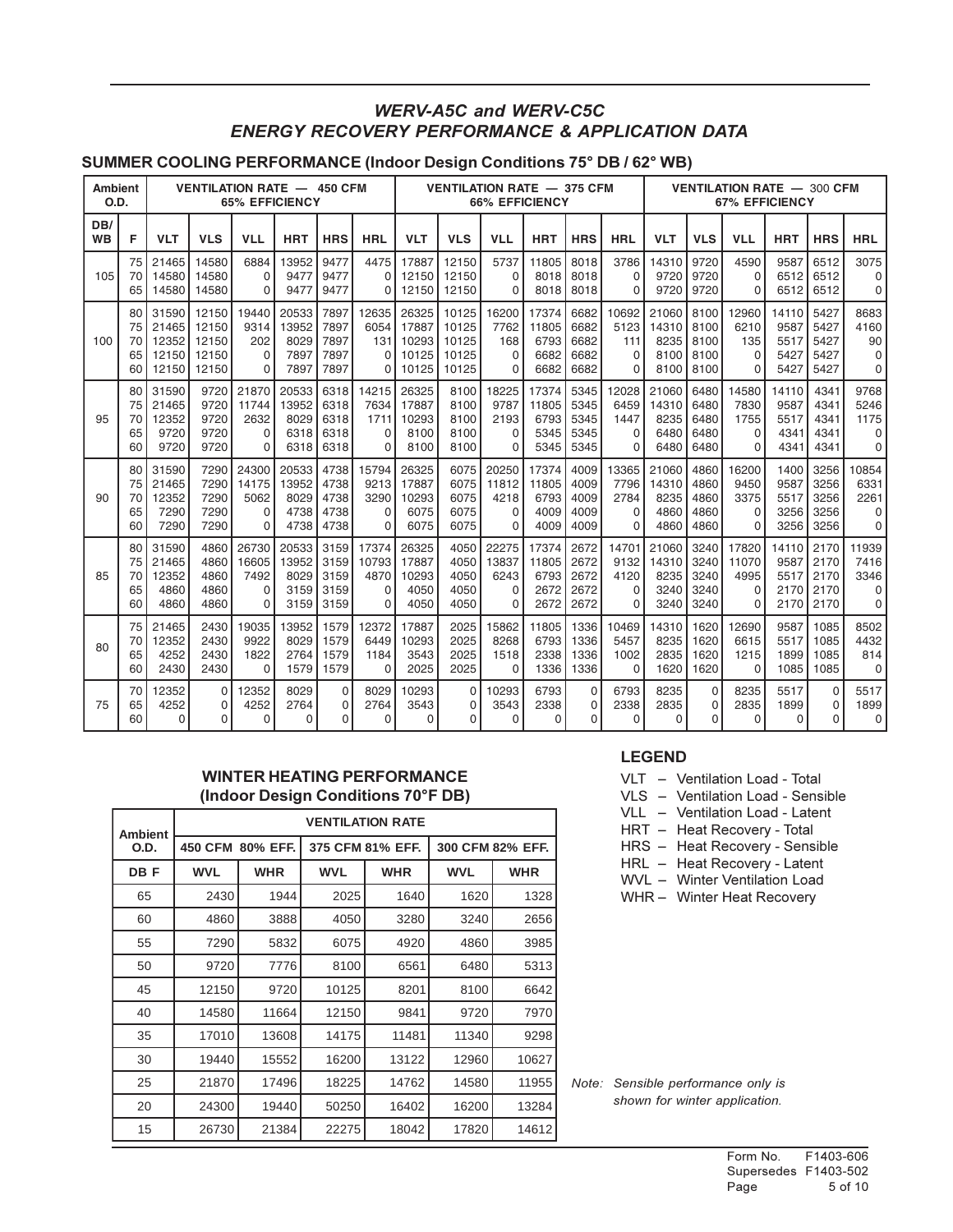## Product Selection

- 1. To select a Wall-Mount Energy Recovery Ventilator, the following information about the structure and local design conditions will be needed. (See ASHRAE or ACCA manuals.)
	- A. 1. Location: City State
		- 2. Description of structure
		- 3. Number of occupants
	- B. Summer Design Conditions
		- 1. Outdoor: DB ºF WB ºF
		- 2. Indoor: DB 75ºF WB 62ºF
	- C. Winter Design Conditions
		- 1. Outdoor: DB ºF
		- 2. Indoor: DB 70ºF
	- D. Ventilation Requirements of Structure
		- 1. Occupants: Number  $\frac{15}{2}$  x 15 = CFM
		- 2. Other ventilation requirements CFM
		- 3. Total ventilation required CFM
- 2. Calculate the heating and cooling loads in BTUH for the structure and internal gains. It is recommended that one of the following procedures be used. Air Conditioning Contractors of America (ACCA) Manual "N" or "J" or American Society of Heating, Refrigeration and Air Conditioning Engineers Incorporated (ASHRAE). Note: Do not include the ventilation requirements at this time.
	- A. Structure Heat Gain (Summer Load)
		- 1. Sensible heat gain BTUH
		- 2. Latent heat gain BTUH
		- 3. Total heat gain BTUH
	- B. Structure Heat Loss (Winter Load)
		- 1. Total heat loss BTUH

#### Example: Of WERV Selection

In this example, a Wall-Mount Energy Recovery Ventilator will be selected for a 24 x 40 foot relocatable classroom in Columbia, South Carolina. The classroom will have 22 occupants and a ventilation requirement of 15 CFM per person.

A. 1. Location: City Columbia State SC 2. Description of structure <u>relocatable classroom</u> 3. Number of occupants 22 people B. Summer Design Conditions 1. Outdoor: DB\_\_95 °F WB \_75 °F 2. Indoor: DB 75ºF WB 62ºF C. Winter Design Conditions 1. Outdoor: DB 24 ºF 2. Indoor: DB 70ºF D. Ventilation Requirements of Structure 1. Occupants: Number 22 x 15 = 330 CFM 2. Other ventilation requirements 0 CFM 3. Total ventilation required 330 CFM 20 x 40 ft

2. Calculate the heating and cooling loads using Air Conditioning Contractors of America (ACCA) Manual "N" with the appliance load adjusted for lighting and infiltration adjusted for classroom traffic. No ventilation included at this time.

- A. Structure Heat Gain (Summer Load)
	- 1. Sensible heat gain 24,140 BTUH
	- 2. Latent heat gain 5,777 BTUH
	- 3. Total heat gain 29,917 BTUH
- B. Structure Heat Loss (Winter Load)
	- 1. Total heat loss 19,722 BTUH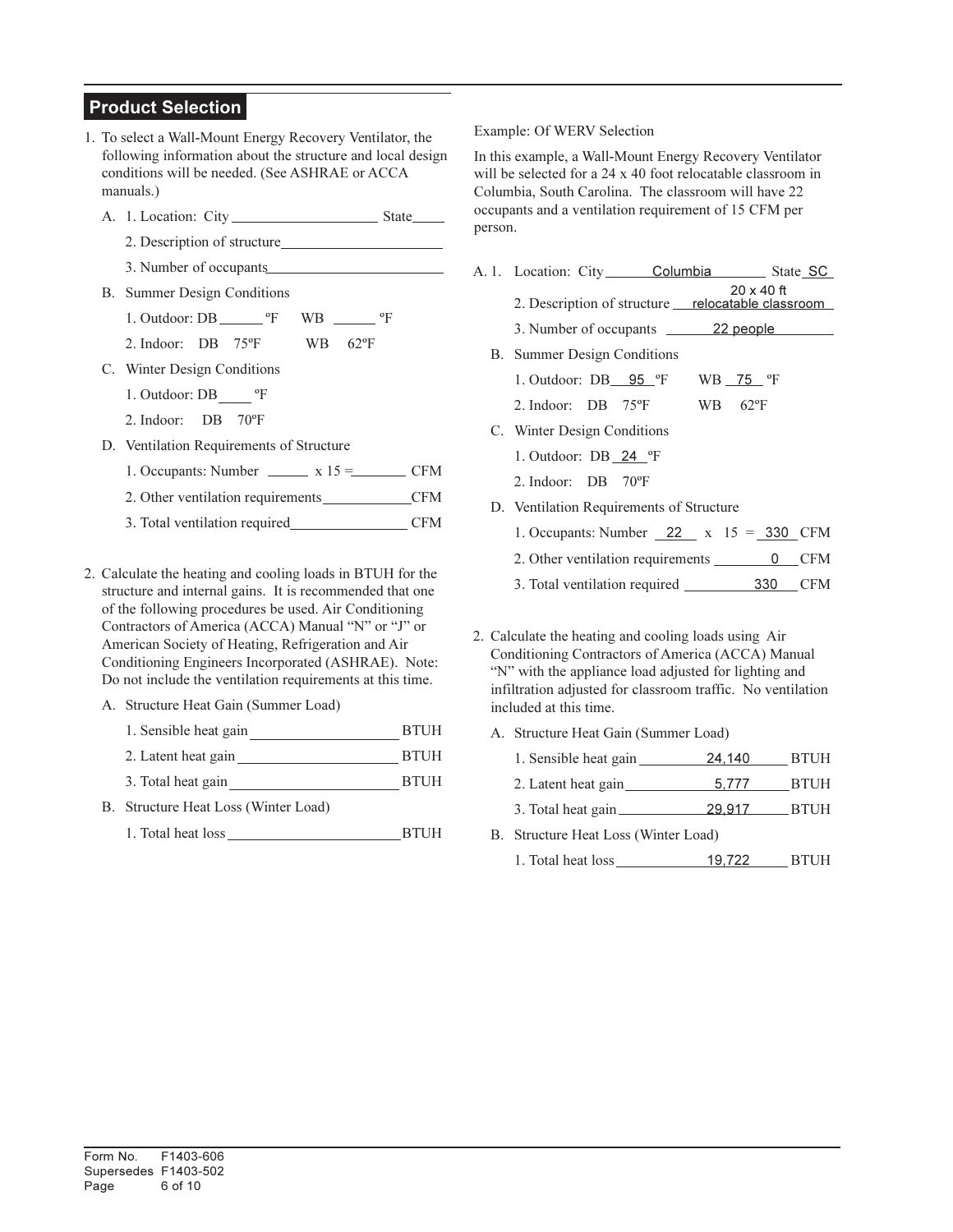- 3. Using the Wall-Mount Energy Recovery Ventilator Application Data Table, tentatively select an Energy Recovery Ventilator that will meet or exceed the ventilation rate CFM indicated on line 1.D.3 on the preceding page. This will be the amount of ventilation air that will need to be conditioned as it enters the structure. Using the outdoor DB and WB for summer, line 1.B.1, and winter line 1.C.1, design conditions determine the total ventilation loads for the structure and the total heat recovery capability of the Wall-Mount Energy Recovery Ventilator. NOTE: As you use these tables, interpolation may be required.
	- A. Model of WERV selected Ventilation rate selected CFM B. Ventilation Load (Summer) 1. VLS: Sensible BTUH 2. VLL: Latent BTUH C. Heat Recovery Ventilator (Summer) HRS: Sensible BTUH HRL: Latent BTUH D. Ventilation Load (Winter) WVL: Sensible BTUH
	- E. Heat Recovery Ventilator (Winter) WHR: Sensible BTUH
- 4. Determine the total structure load including the ventilation, then select the Bard Wall-Mount unit to be used with the Wall-Mount Energy Recovery Ventilator.
	- A. Total Structure and Ventilation Heat Gain Load
		- 1. Sensible Load

| 2. Latent Load |                                 |  |
|----------------|---------------------------------|--|
|                | Structure line 2.A.2 BTUH       |  |
|                | Ventilation $+$ line 3.B.2 BTUH |  |
|                |                                 |  |
|                |                                 |  |
|                |                                 |  |

3. Using the Wall-Mount Energy Recovery Ventilator Application Data Tables, a WERV-A3C Energy Recovery Ventilator was selected to meet or exceed the ventilation rate of 330 CFM indicated on line 1.D.3 on preceding page. This unit operating on medium speed blower will deliver 325 CFM (99%) of ventilation air that will need to be conditioned as it enters the structure. Using the outdoor DB and WB for summer, line 1.B.1, and winter, line 1.C.1, design conditions, interpolation of the capacity table for the WERV-A3C at 325 CFM was used to determine the total ventilation loads for the structure and the total heat recovery capability of the Wall-Mount Energy Recovery Ventilator.

| A. Model of WERV selected            | WERV-A3C |             |
|--------------------------------------|----------|-------------|
| Ventilation rate selected            | 325      | CFM         |
| B. Ventilation Load (Summer)         |          |             |
| 1. VLS: Sensible                     | 7,020    | <b>BTUH</b> |
| 2. VLL: Latent                       | 8,482    | <b>BTUH</b> |
| C. Heat Recovery Ventilator (Summer) |          |             |
| HRS: Sensible                        | 4.492    | <b>BTUH</b> |
| HRL: Latent                          | 5,428    | <b>BTUH</b> |
| D. Ventilation Load (Winter)         |          |             |
| WVL: Sensible                        | 16,146   | <b>BTUH</b> |
| E. Heat Recovery Ventilator (Winter) |          |             |
| WHR: Sensible                        | 12.271   | BTUH        |

- 4. Determine the total structure load including the ventilation load above, then select the Bard Wall-Mount unit to be used with the Wall-Mount Energy Recovery Ventilator.
	- A. Total Structure and Ventilation Heat Gain Load

| 1. Sensible Load                      |                  |        |             |
|---------------------------------------|------------------|--------|-------------|
| Structure                             | line 2.A.1       | 24,140 | <b>BTUH</b> |
| Ventilation                           | $+$ line 3.B.1   | 7,020  | <b>BTUH</b> |
| Heat Rejected $-$ line 3.C.1          |                  | 4,492  | <b>BTUH</b> |
| $=$ Total Sensible Cooling            |                  | 26,668 | <b>BTUH</b> |
| 2. Latent Load                        |                  |        |             |
| Structure                             | line $2.A.2$     | 5,777  | <b>BTUH</b> |
| Ventilation                           | $+$ line 3.B.2   | 8,482  | <b>BTUH</b> |
| Heat Rejected $-$ line 3.C.2          |                  | 5,428  | <b>BTUH</b> |
| = Total Latent Cooling                |                  | 8,831  | <b>BTUH</b> |
| 3. Total Cooling Heat Gain            |                  |        |             |
| Total Sensible                        | line $4.A.(1)$   | 26,668 | <b>BTUH</b> |
| Total Latent                          | $+$ line 4.A.(2) | 8,831  | <b>BTUH</b> |
| Unit Capacity<br>= Total Cooling Load |                  | 35,499 | BTUH        |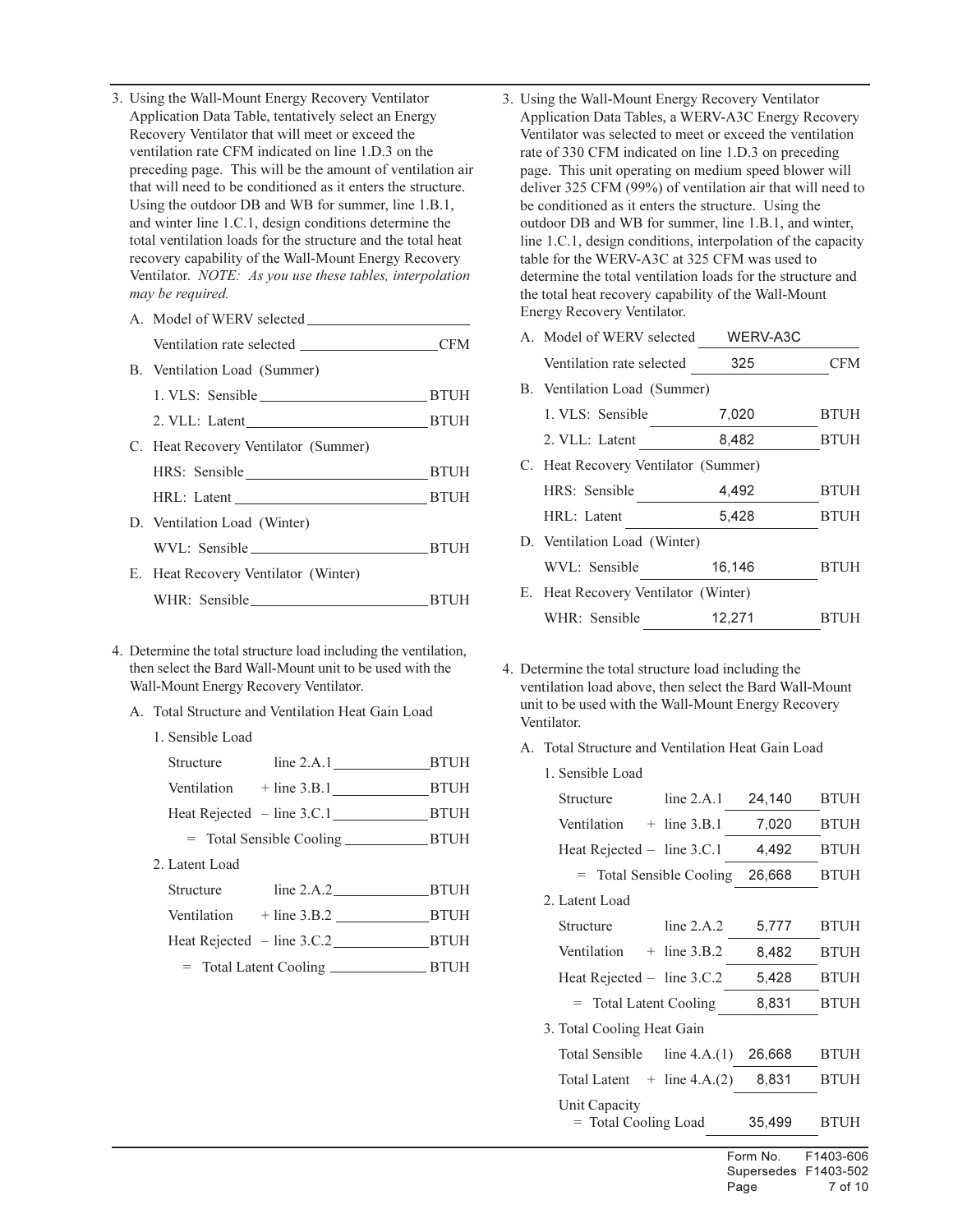- B. Total Heating Loss
	- 1. Total Structure and Ventilation Heat Loss Load

| Structure                               | line $2.B.1$   | <b>BTUH</b> |
|-----------------------------------------|----------------|-------------|
| Ventilation                             | $+$ line 3.D.1 | <b>BTUH</b> |
| Heat Recovered $-$ line 3.E.1           |                | <b>BTUH</b> |
| Unit Capacity<br>$=$ Total Heating Load |                | <b>BTUH</b> |

5. Air conditioning unit selection, use the data in steps 1,3 and 4 above. Use the outdoor DB, and an indoor DB 80°F and WB 67°F (this is the average mixed air temperature entering the evaporator after the WERV) for summer to select an air conditioner or heat pump from the manufacturer's specification sheet. Cooling only units should be selected so that its sensible capacity is not less that total sensible load, line 4.A.2 on preceding page or not more than 115% of this calculated load (allowing for the standard steps in capacity provided by the manufacturer's product line). In addition, the corresponding latent capacity of the unit should not be less than the calculate latent load, line 4.A.2. In order to take full advantage of the heat pump during the heating season, the heat pump can be oversized for cooling by up to 25% if this practice produces a lower balance point and noticeable reduction in annual operating costs.

Heat pump units, which provide heating and cooling, shall be sized to provide the lowest possible balance point (when operating in the heating mode) without exceeding the limits of the cooling requirements explained above. Auxiliary heat should be sized to make up for any deficiency in output when the heat pump unit cannot provide full heating at the design condition, line 1.C.1 on preceding page.

A. Cooling Equipment Summary

| Unit Indoor Airflow CFM |  |
|-------------------------|--|
|                         |  |
|                         |  |
|                         |  |

NOTE: If WERV selected in step # above does not match with Wall-Mount unit selected in step 5, repeat steps 3 through 5 with the WERV that does match. B. Total Heating Loss

| 1. Total Structure and Ventilation Heat Loss Load |
|---------------------------------------------------|
|---------------------------------------------------|

| <b>Structure</b>                     | line $2.B.1$ 19,722 |        | <b>BTUH</b> |
|--------------------------------------|---------------------|--------|-------------|
| Ventilation                          | $+$ line 3.D.1      | 16,146 | <b>BTUH</b> |
| Heat Recovered $-$ line 3.E.1 12,271 |                     |        | <b>BTUH</b> |
| Unit Capacity                        |                     | 23,597 | <b>BTUH</b> |
| $=$ Total Heating Load               |                     |        |             |

- 5. Air conditioning unit selection using the data in steps 1, 3 and 4 above. Use the outdoor DB and an indoor DB 80º F and WB 67º F (this is the average mixed air temperature entering the evaporator after the WERV) for cooling and outdoor DB and a 70º F DB indoors for heating. A heat pump was selected from manufacturer's specification sheet using total cooling sensible load, line 4.A.1., latent load, line 4.A.2. and full heating at the design condition, line 1.C.1. above.
	- A. Cooling Equipment Summary

| Make: Bard Type ASHP SEER 10 HSPF 6 |              |             |
|-------------------------------------|--------------|-------------|
| Model Wall-Mount_WH361-A10RW4XX0    |              |             |
| Sensible Cooling                    | 26,800       | _ BTUH      |
| Latent Cooling                      | 8,800        | BTUH        |
| Total Cooling                       | 35,600       | _ BTUH      |
| Unit Indoor Airflow                 | 1,100        | CFM         |
| <b>Heating Output</b>               | 20,900       | <b>BTUH</b> |
| <b>Auxiliary Heating Output</b>     | 17,065       | <b>BTUH</b> |
| Model WERV*_WERV-A3C                | Vent CFM 325 |             |

## Equations

- 1. Total BTUH Cooling = 4.5 x CFM x (OD enthalpy – ID enthalpy) x WERV Eff.
- 2. BTUH Sensible Cooling = 1.08 x CFM x (OD DB temp – ID DB temp) x WERV Eff.
- 3. BTUH Sensible Heating = 1.08 x CFM x (ID DB temp – ID OD temp) x WERV Eff.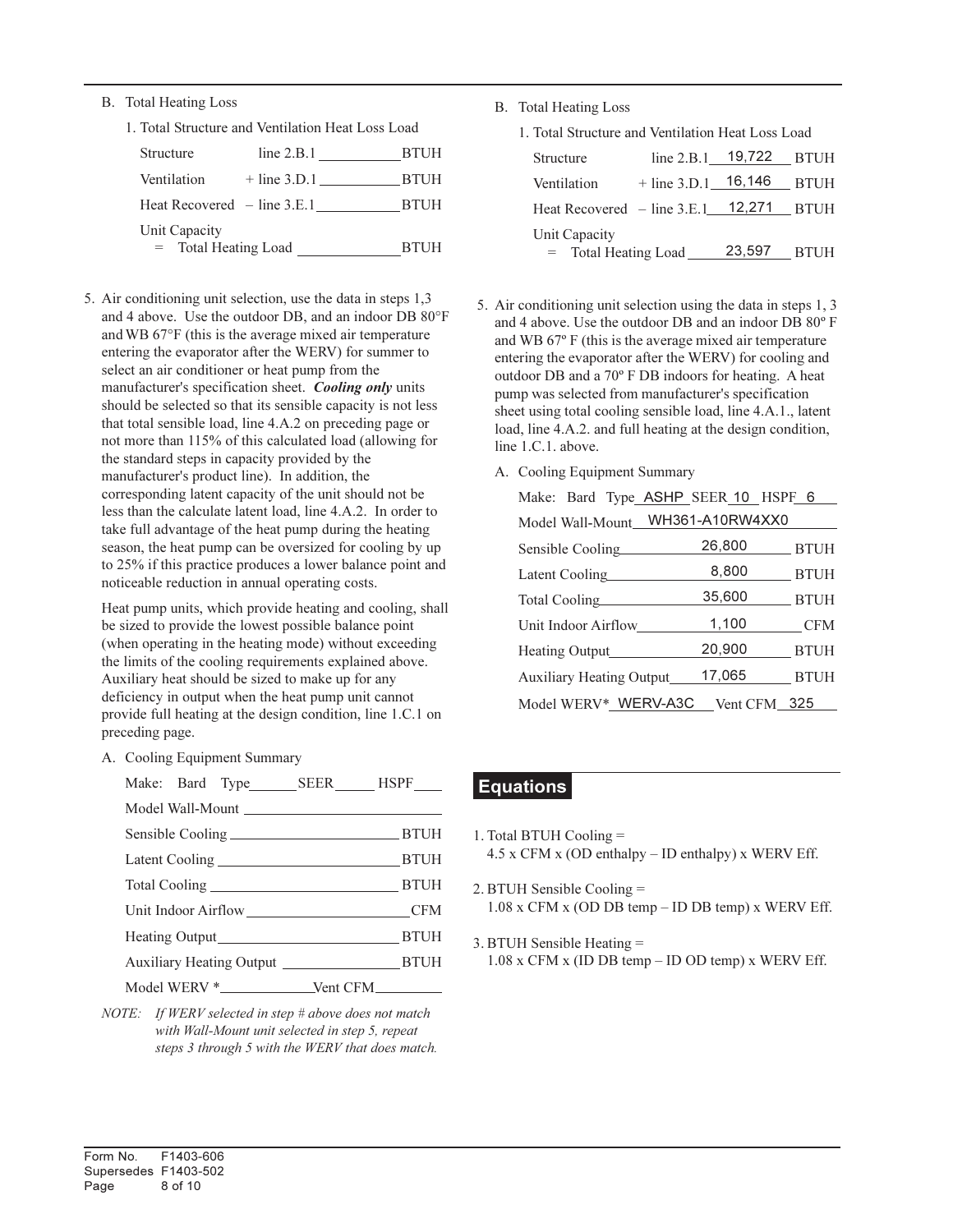## Engineered Features

- Meets IAQ needs up to 450 CFM ventilation rates.
- Heat Recovery Efficiencies of up to 82% heating and 67% cooling.
- The internally mounted Energy Recovery Cassette can be factory or field installed.
- The rotating energy wheels provide sensible and latent heat transfer during both summer and winter conditions.
- The moisture is transferred in the vapor phase.
- The Energy Recovery Cassette has a three speed blower to allow the selection of ventilation rates. WERV-3 and WERV-5 models have independent selection of intake and exhaust rates.

#### Cabinet Construction

- Fully insulated 20 gauge galvanized steel.

#### Product Benefits

- Meets IAQ needs at a low sound level.
- Allows for smaller equipment sizing to meet heating and cooling loads better humidity control.
- Lower peak loads.
- Lower equipment maintenance and reduced operational costs.
- No separate ventilation system required.

## Specifications

- 1. The Energy Recovery Ventilator shall be designed as an integral part of the air conditioning and heat pump system and shall provide a minimum efficiency of \_\_\_\_\_\_% during air conditioning design conditions and % efficiency during heating design conditions. The recovery system shall provide total energy recovery (both sensible and latent heat).
- 2. The ventilation system shall be capable of providing up CFM of fresh air. The exhaust air rate shall be independently adjustable from the fresh air rate, so building pressure conditions can be regulated according to Engineer's specifications.
- 3. The Energy Recovery Ventilator shall be ARI Certified to ARI Standard 1060-2005 for Air-to-Air Energy Recovery Ventilators.
- 4. The energy transfer material shall be polymer with permanently bonded silica jell dry desiccant. The energy transfer media shall be cleanable by washing with detergent and warm water without a measurable degradation of heat transfer performance. The energy transfer wheel shall be provided with a stainless steel rim and spokes.

## Electrical Data Nomenclature

| <b>Model</b> | <b>Voltage</b> | Amps | <b>Control Voltage</b> |
|--------------|----------------|------|------------------------|
| WERV-A2B     | 230/208        | 2.2  | 24V                    |
| WERV-A3C     | 230/208        | 2.2  | 24V                    |
| WERV-C2C     | 460            | 1.2  | 24V                    |
| WERV-C3C     | 460            | 1.2  | 24V                    |
| WERV-A5C     | 230/208        | 2.2  | 24V                    |
| WERV-C5C     | 460            | 1.2  | 24V                    |

- 5. The energy transfer wheel shall be designed to last a minimum of 10 years under normal use in classroom applications.
- 6. The energy transfer materials must meet the flame and smoke spread rating requirements established by Underwriters Laboratories for air conditioning systems.
- 7. The energy transfer wheel shall be driven by a 24 pole, synchronous speed motor with permanently lubricated sealed ball bearings. They shall be equipped with a plug-in type connector for ease or removal of the heat transfer cassette for cleaning and servicing.
- 8. The energy transfer wheel shall be designed with a permanently lubricated, oil filled, bronze bearing and a stainless steel shaft.
- 9. The energy recovery system shall have a pile type perimeter seal to prevent bypass air flow around the energy transfer wheel and to aid in energy transfer.
- 10. The Energy Recovery Ventilator System must be designed to be suitable for field retrofit installation and ease of replacement without rendering the air conditioning system inoperable if the energy recovery system is temporarily removed for cleaning or servicing.